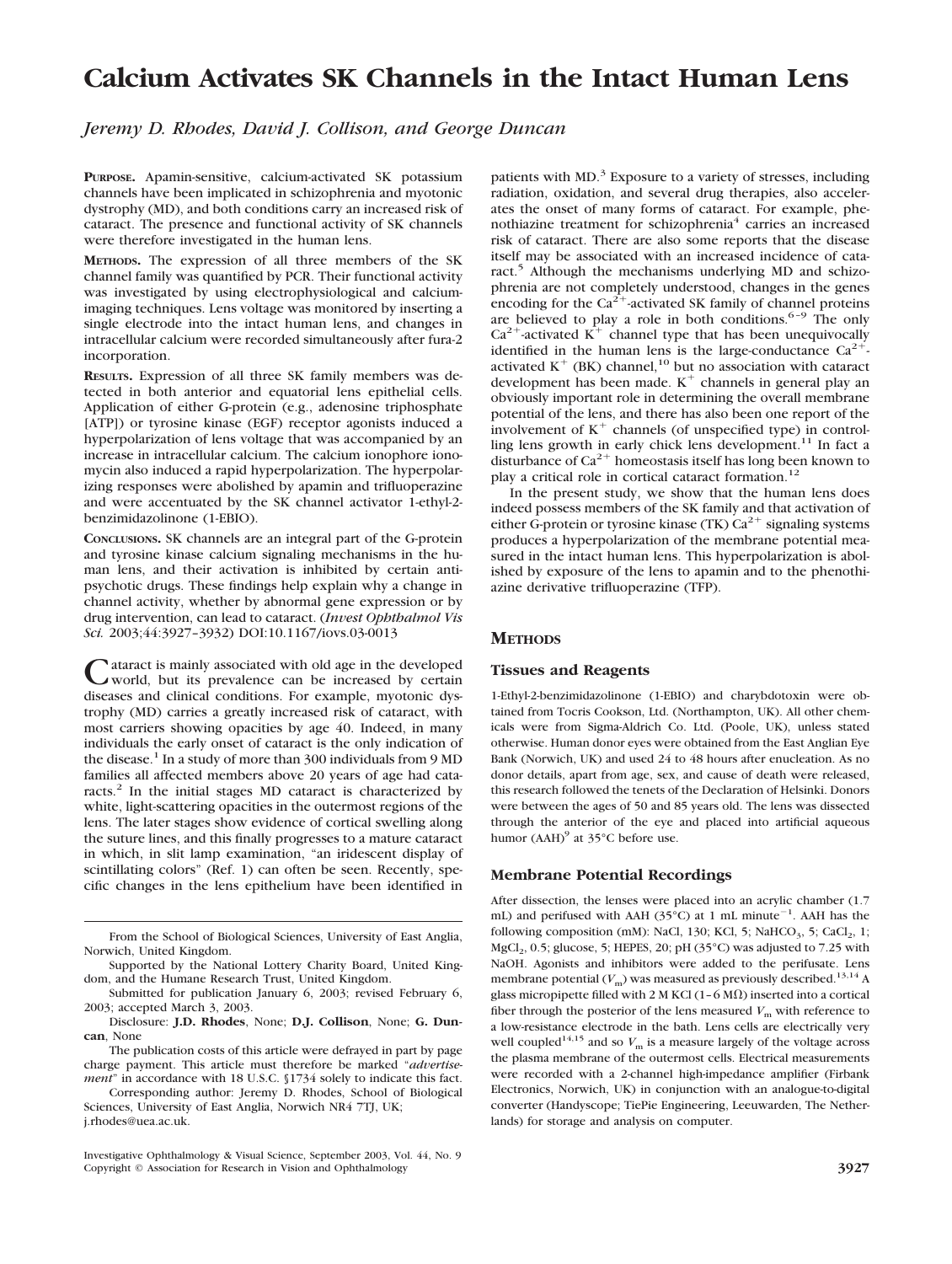# **Intracellular Ca<sup>2+</sup> Measurement**

Intracellular  $Ca^{2+}$  levels were monitored using methods that have been described in detail elsewhere.<sup>16</sup> Briefly, the intact lens was loaded with  $3 \mu$ M fura-2 (fura-2/AM) in AAH for 40 minutes at 35°C. The lens was washed for a further 20 minutes in AAH and placed anterior surface downward in an acrylic chamber (Perspex) and perifused with AAH (35°C). The solution turnover time for the chamber was approximately 10 seconds. Ratiometric imaging of cytosolic  $Ca^{2+}$  was performed on the stage of an epifluorescence microscope (TE-200; Nikon, Tokyo, Japan). Cells were excited alternately with light of 340 and 380 nm wavelength. The resultant fluorescent emissions were collected by a charge-coupled device (CCD) camera at 510 nm and sampled every 2 seconds. After background subtraction the fluorescence ratios were recorded. No fluorescence signal was obtained from the lens posterior region or lens nucleus, but stable signals were obtained from the anterior and equatorial cells. Lens voltage was monitored simultaneously by inserting a glass micropipette into a cortical fiber cell through the posterior of the lens, as previously described. Both the resting membrane potential of the lens and the characteristics of the voltage responses appeared to be unaffected by the simultaneous measurement of intracellular calcium and were similar to those recorded in separate experiments in this and other studies.<sup>17</sup>

#### **Quantitative Real-Time PCR**

There are three subtypes of apamin-sensitive  $K^+$  channel (SK1-3) that have been identified in other human tissues,<sup>18</sup> and the molecular basis for this diversity has been determined by the cloning of three genes encoding SK channels from mammalian tissue.19 We used quantitative real-time PCR molecular techniques to determine which subtypes are present in the lens.

For RNA extraction the lens epithelium was dissected into the anterior and equatorial regions. Total RNA was isolated from each region using a kit (RNEASY with the RNase-free DNase set; Qiagen, Valencia, CA). Two hundred nanograms of RNA were used to make cDNA in a total reaction volume of 20  $\mu$ L with a commercial system (Superscript II RNase H<sup>-</sup> reverse transcriptase; Invitrogen-Life Technologies, Rockville, MD). PCR (*Taq*Man) was performed with a sequence-detection system (Prism 7700; Applied Biosystems, Foster City, CA) to identify and quantify the expression of SK1, SK2, and SK3 channels in the regions of the lens, according to the manufacturer's protocol. Each reaction was performed in a total volume of  $25 \mu L$  and contained the equivalent of 5 ng human cDNA (1 ng for the 18S analyses), 50% 2× PCR master mix (*Taa*Man Master Mix; Applied Biosystems, Inc.), 100 nM each of forward and reverse primer, and 200 nM probe. Conditions for the PCR reaction were 2 minutes at 50°C and 10 minutes at 95°C, and then 40 cycles, each consisting of 15 seconds at 95°C and 1 minute at 60°C. The primer and probe sequences used (*Taq*Man; Applied Biosystems, Inc.) were those described by Rimini et al.,<sup>20</sup> and were designed from human sequences for SK1, SK2, and SK3. Probes were FAM labeled at their 5' end. Data were analyzed using the software provided (*Taq*Man, Applied Biosystems, Inc.). C<sub>t</sub> values were converted to arbitrary units, and differences between the samples were normalized with 18S mRNA by having a standard curve on each plate. Absolute quantification is possible if the standard curve uses a synthetic RNA corresponding to the target gene; however, in this case the standard was based on total RNA from lens epithelium and so the analysis provided only relative quantification.

### **Capsular Bags**

To elucidate any possible effect of apamin inhibition on the expression of SK channels in human lens cells, we used the capsular bag system developed in this laboratory.<sup>21</sup> A sham cataract operation was performed on donor lenses, and the resultant capsular bag was then dissected from the zonules and secured to a plastic Petri dish by pins that retained its original circular shape. The capsular bags were maintained in a nonsupplemented (serum-free; SF) Eagle's minimum essential medium (EMEM) at  $35^{\circ}$ C in a 5% CO<sub>2</sub> atmosphere. The medium was replaced at 4-day intervals. Previous work from this laboratory has shown that native lens cells residing on their original capsular matrix continue to grow over long periods in SF medium.<sup>22</sup> Experiments were performed in a matched-pair format in which apamin was added to the medium of the capsular bag from one lens while the corresponding bag from the same donor served as the control. When epithelial cells had completely covered the posterior capsule  $(\sim 10-15$  days) RNA was extracted and PCR performed as described earlier.

# **RESULTS**

# **Changes in Lens Voltage in Response to Ca2-Mobilizing Agonists**

The lens represents a well-coupled electrical syncytium, so that the voltage measured at any point in the lens monitors the net effect of channel activity, largely in the membranes of the surface epithelium and superficial fibers.<sup>14,15,23</sup> Exposure to 100  $\mu$ M adenosine triphosphate (ATP) induced an initial hyperpolarization, ranging from 0.5 to 4 mV in amplitude  $(n =$ 10), and this was followed by a more prolonged depolarization phase (Fig. 1A). On some occasions, small oscillations were apparent in the hyperpolarization phase of the response (see Figs. 1A, 2B). The same two phases in the response were also apparent when the lens was exposed to epidermal growth factor (EGF; 10 ng/mL; Fig. 1B), although the initial hyperpolarization was less rapid and much smaller in amplitude (0.1–



**FIGURE 1.** Voltage response of the lens after exposure to a G-protein– coupled receptor agonist (ATP) and a tyrosine kinase receptor agonist (EGF). (A) A brief exposure (2 minutes) to ATP (100  $\mu$ M) produced a rapid hyperpolarization (*filled arrow*) which was followed by a pronounced depolarization phase (*open arrow*). (**B**) Exposure to EGF (10 ng/mL) resulted in both hyperpolarization and depolarization phases of the voltage response, although the former was smaller and of a slower time course than for G-protein agonists (**A**). The data shown are representative of responses obtained in several preparations: ATP, *n* 10; EGF,  $n = 3$ .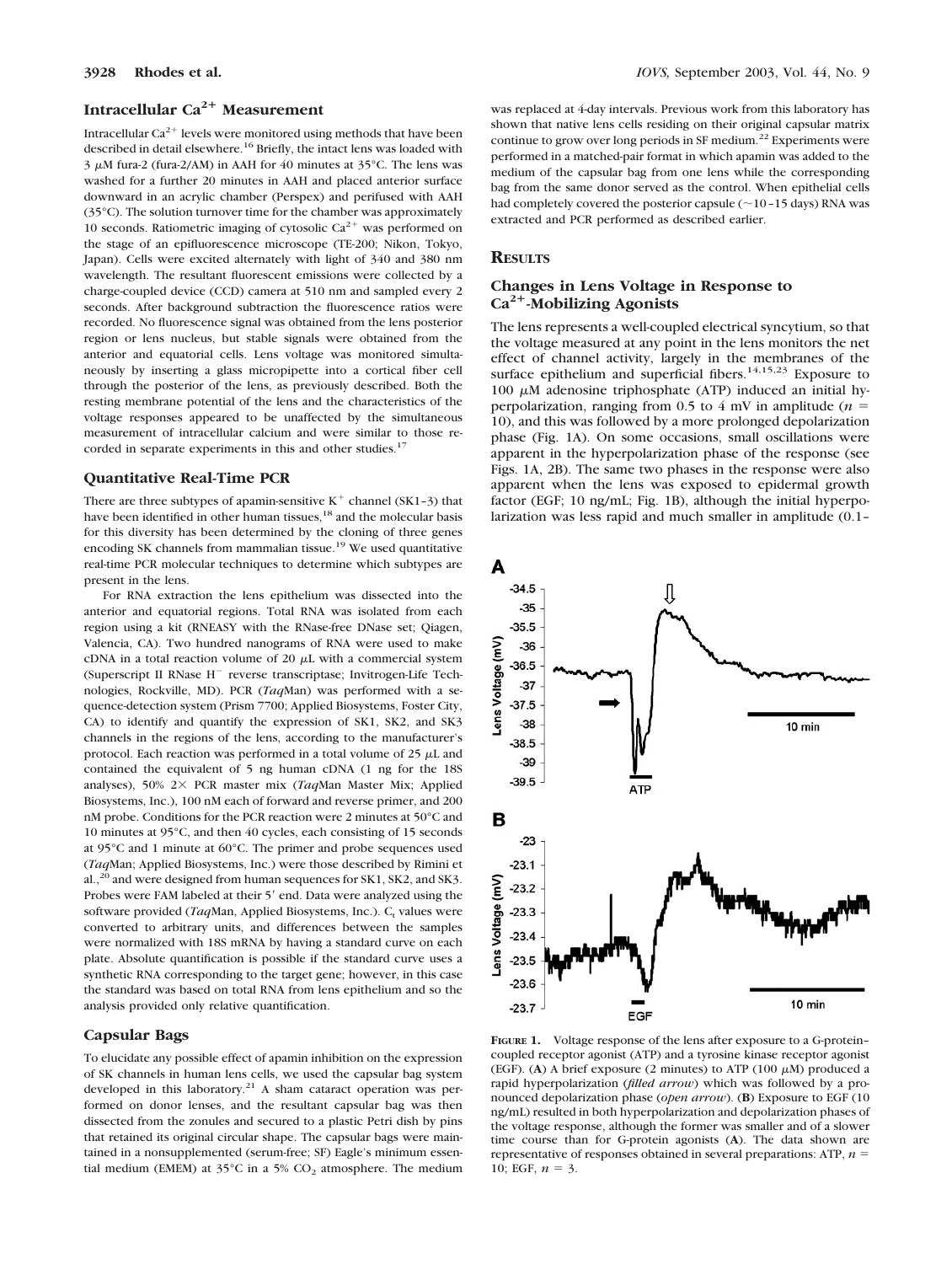$0.2$  mV,  $n = 3$ ). A number of other G-protein coupled receptor (GPCR) agonists (histamine, acetylcholine and uridine triphosphate [UTP]) were also found to induce the hyperpolarization phase and their amplitudes of response and time course were similar to those found with ATP. Note that not only were the responses to the various agonists reproducible in different preparations but subsequent applications on the same preparation gave similar responses providing sufficient time  $(t > 15$ minutes) was allowed between applications.

Recently, techniques have been developed to measure intracellular  $Ca^{2+}$  changes in the intact lens using the fluorometric reporter dye fura-2.<sup>16</sup> Figure 2A shows intracellular  $Ca^{2+}$ and lens voltage data obtained simultaneously from the same lens, and in this case, the fura-2 signals, in response to histamine (100  $\mu$ M), were recorded from equatorial epithelial cells of an intact lens. Histamine induces a typical biphasic voltage response, whereas the  $Ca^{2+}$  response shown is monotonic in form, which was typical of all the GPCR agonists used. However, a second phase is in fact embedded in the  $Ca^{2+}$  signal, because the Ca<sup>2+</sup> influx blocking agent La<sup>3+</sup> greatly reduced



**FIGURE 2.** Origin of the two phases of the voltage response. (**A**) Time course of the fura-2-monitored intracellular  $Ca^{2+}$  increase (*top trace*) and the biphasic voltage response (*bottom trace*) to histamine (100  $\mu$ M) measured simultaneously in a perifused human lens. The intracellular  $Ca^{2+}$  response was recorded from the equatorial region of the lens. In the *top trace* the *dashed curve* shows the response in the presence of La<sup>3+</sup> (10  $\mu$ M), which blocked the Ca<sup>2+</sup> entry pathway. Note that an increase in fluorescence ratio represents an increase in cytosolic Ca<sup>2+</sup>. (**B**) Voltage responses to ATP (100  $\mu$ M) in control AAH and in the presence of  $La^{3+}$  (10  $\mu$ M).

the duration of the Ca<sup>2+</sup> signal.<sup>23</sup> The La<sup>3+</sup> data were generated in a separate series of experiments and are shown in Figure 2A (dashed line). Note that  $La^{3+}$  had no effect on the rising phase of the  $Ca^{2+}$  response, which is due to a rapid release of  $Ca^{2+}$  from inositol-trisphosphate-sensitive stores.<sup>24</sup> Exposure to  $La^{3+}$  had no effect on the initial hyperpolarization but greatly reduced the depolarization phase of the response (Fig. 2B). The increase in intracellular  $Ca^{2+}$  in response to EGF was significantly slower than for the GPCR agonists (data not shown) and this was reflected in the dynamics of the hyperpolarization (Fig. 1B). Another study has also shown that the  $Ca^{2+}$  response to EGF is smaller in magnitude than that induced by GPCR agonists, such as ATP.<sup>16</sup>

# **Selective Inhibition–Activation of the Voltage Response**

A series of selective  $K^+$  channel inhibitors were applied to the lens to assess their ability to inhibit the hyperpolarization phase of the response. The SK-specific inhibitor apamin totally abolished the hyperpolarization at nanomolar concentrations  $(IC_{50} 600 \text{ pM})$ ; data not shown) and had no inhibitory effect on the depolarization. In fact, the depolarization phase of the response was slightly larger in the presence of apamin (Fig. 3A). When apamin was removed, the hyperpolarization phase gradually recovered on subsequent exposure to ATP (Fig. 3A) and the rate of recovery depended greatly on the apamin concentration. Note that apamin had no effect on the unstimulated membrane potential of the lens. Charybdotoxin (100 nM) had no effect on the voltage response (data not shown).

1-EBIO is an activator of SK channel activity, $2<sup>5</sup>$  and in the human lens greatly accentuated the hyperpolarization phase of the ATP response without increasing the depolarization phase (Fig. 3B). The hyperpolarization in the presence of 1-EBIO was also blocked by apamin (data not shown).

# **Hyperpolarization Phase Specifically Induced**  $b$ <sub>V</sub> Ca<sup>2</sup>

Some GPCR agonist responses are due in part to a specific interaction of the agonist with a membrane channel<sup>26</sup> and so it was important to show in the lens whether an increase in intracellular  $Ca^{2+}$  alone could induce a hyperpolarization in the membrane voltage. This was indeed found to be the case, because ionomycin, a  $Ca^{2+}$  ionophore, induced a marked hyperpolarization in the presence of 1 mM external  $Ca^{2+}$ . In contrast, removing external  $Ca^{2+}$  in the presence of ionomycin depolarized the lens, whereas adding 5 mM external  $Ca^{2+}$ caused a very large reversible hyperpolarization (Fig. 3C). The ionomycin-induced hyperpolarization was blocked by apamin (data not shown). Note that although ionomycin remained in the bath for only approximately 5 minutes, it rapidly and irreversibly incorporated into membranes and is in fact used as a means of equilibrating internal and external  $Ca^{2+}$  levels in lens cells and a range of other tissues.<sup>24</sup>

In the intact human lens prior exposure to TFP (100  $\mu$ M) totally abolished the large ionomycin-induced hyperpolarization (Fig. 3D). TFP also blocked the hyperpolarization induced by ATP (data not shown).

## **Quantitative Real-Time PCR Analysis of SK Channel Expression**

The data in Figure 4A show that, although all three SK channel family members were present in the lens, they were not uniformly distributed between the two cell types. In general, they were more abundant in the anterior epithelial cells than they are in the equatorial cells. The asymmetry in distribution is most pronounced for SK1 (Fig. 4A) which showed between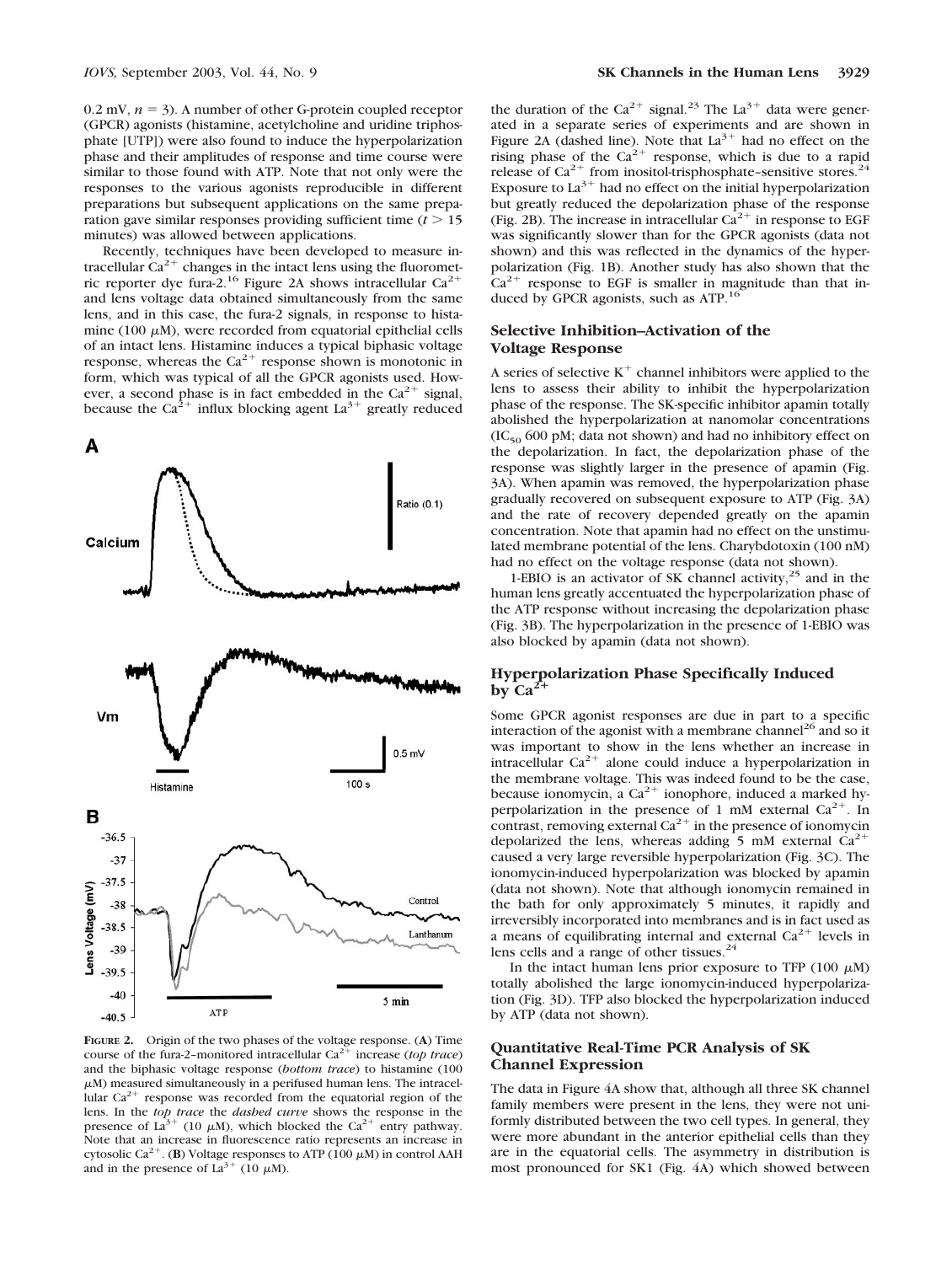

FIGURE 3. Sensitivity of the lens voltage response to channel activators and inhibitors. (A) ATP (100  $\mu$ M) induced hyperpolarization is reversibly inhibited by apamin (10 nM). (**B**) The voltage response to ATP (100  $\mu$ M) was markedly increased in the presence of the K<sub>Ca</sub> activator 1-EBIO (100  $\mu$ M). Note that only the hyperpolarization phase was enhanced. (C) The Ca<sup>2+</sup> ionophore ionomycin (10  $\mu$ M) induces a large hyperpolarization in the lens voltage in control AAH (1 mM Ca<sup>2+</sup>). Exposure to a nominally Ca<sup>2+</sup> free solution (~1  $\mu$ M) induced a depolarization, whereas increasing external Ca<sup>2+</sup> to 5 mM induced a large and reversible hyperpolarization. (**D**) Exposure to ionomycin (10  $\mu$ M) in the presence of TFP (100  $\mu$ M) abolished the hyperpolarization phase of the response (**C**).

3.7- and 11-fold greater expression in the anterior epithelium than the equatorial cells ( $n = 3$ ). The three SK family members were also found to be expressed in the human lens cell line FHL-124 (data not shown).

### **Apamin-Induced Changes in Channel Expression**

The human lens capsular bag provides a convenient means of culturing lens cells on their natural matrix where cells continue to grow for many weeks under  $SF$  conditions.<sup>27</sup> Exposure to apamin (1  $\mu$ M) induced an upregulation in the expression of SK1 and SK3 relative to control in every case  $(n = 4)$ , but there appeared to be little effect on the expression of SK2 (Fig. 4B). Visually, exposure to apamin  $($ >7 days) appeared to have little effect on the capsular bags apart from a small growth retardation, relative to the match-paired control.

## **DISCUSSION**

The Ca<sup>2+</sup>-activated K<sup>+</sup> channel family exists as a heterogeneous association of three subfamilies: BK, IK, and SK channels.<sup>18</sup> The large-conductance Ca<sup>2+</sup>-activated K<sup>+</sup> (BK) channels are characterized by having a large unit conductance ( $\sim$ 250 pS) which is activated by both voltage and Ca<sup>2+</sup> and blocked by charybdotoxin and iberiotoxin. The voltage-independent intermediate conductance (IK) channel subfamily has unit conductance in the range of 20 to 80 pS and is sensitive to block by charybdotoxin. The gating of small-conductance  $Ca^{2+}$ -activated K<sup>+</sup> (SK) channels by  $Ca^{2+}$  is mediated by calmodulin, which is stably bound as an obligatory subunit of the

channel complex.<sup>28</sup> IK channels share related amino acid sequences with the SK channels and also use calmodulin binding to confer their  $Ca^{2+}$  sensitivity.<sup>29</sup> SK channels have a unit conductance in the range of 4 to 14 pS and are also voltage independent. They are insensitive to charybdotoxin but sensitive to apamin. They are activated by submicromolar intracellular  $Ca^{2+}$  concentrations with a half-maximum activation in the range of 400 to 800 nM in neuronal cells. The calibrated  $Ca<sup>2+</sup>$  changes in the epithelial cells of the whole lens after GPCR activation indicate that the Ca<sup>2+</sup> increased from  $\sim$ 100 nM to  $\sim$ 1  $\mu$ M.<sup>16</sup> This Ca<sup>2+</sup> increase occurred at precisely the time that lens membrane hyperpolarization occurs (Fig. 3A), indicating that the two processes are closely linked. In neurons there is an apamin-sensitive after-hyperpolarization (AH) that also parallels the increase and decrease in  $Ca^{2+}$ . In our study, hyperpolarization in the lens was induced by an increase in intracellular  $Ca^{2+}$ , whatever the source (Fig. 3C).

Because the voltage response represents the net activity of all the channels in the lens, it is important that a change in perifusate be experienced by all surface receptors at the same time. This is especially true for a response that has both hyperpolarizing and depolarizing phases. Previous studies on the human lens have focused on the depolarizing phase of the response, $17,30$  and we have found that a relatively rapid perfusion is required to reveal the full extent of the hyperpolarization.

The depolarization phase of the normal voltage response undoubtedly arises from the activity of the store-operated or capacitative  $Ca^{2+}$  entry pathway (Fig. 1), as this phase is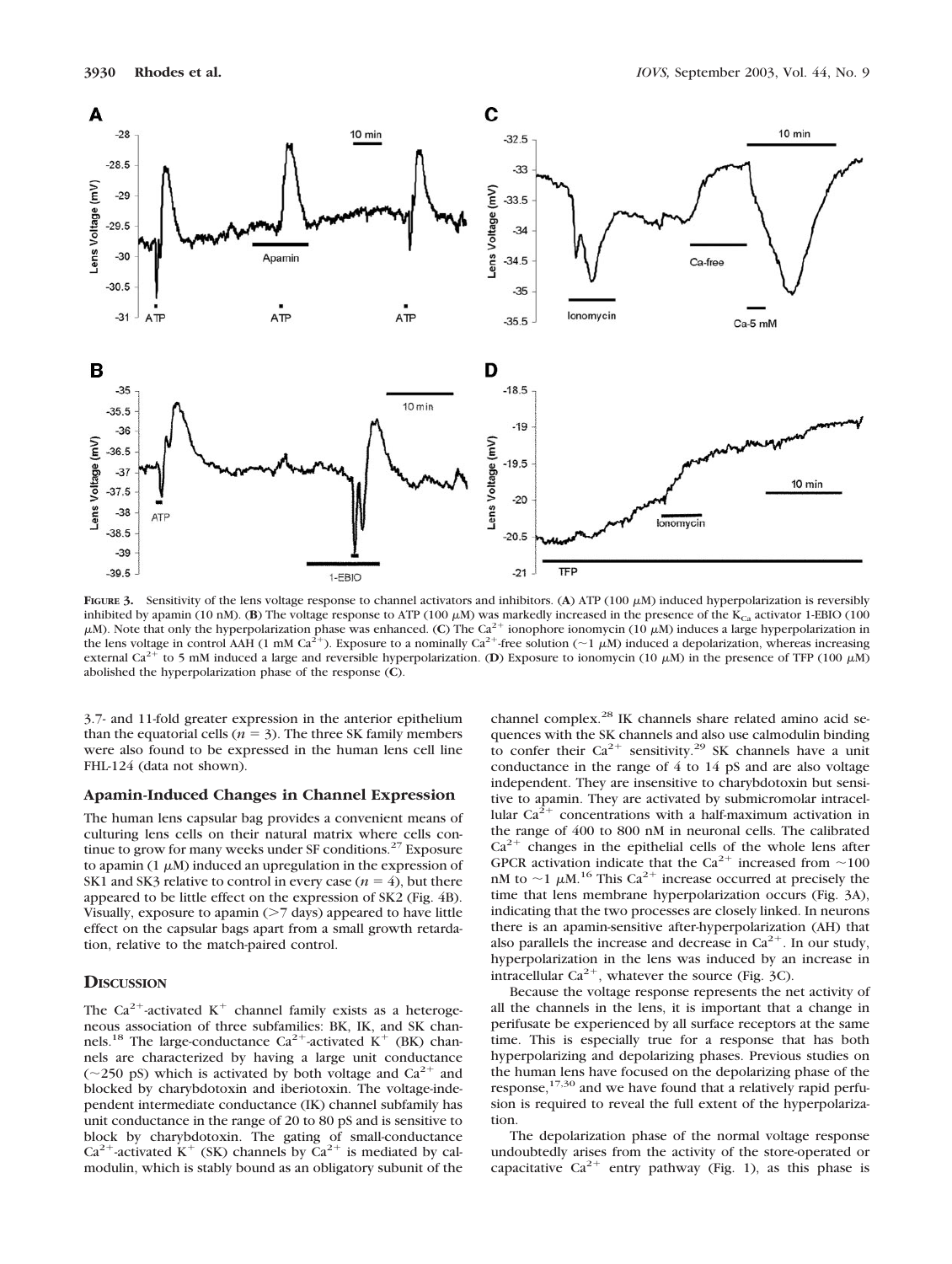

**FIGURE 4.** Quantitative RT-PCR showing (**A**) the relative abundance of the three SK family members in the anterior and equatorial epithelial cells and (**B**) the stimulation in expression level obtained after apamin exposure for 7 days. \*Significant difference from 1 ( $P \le 0.05$ ).  $n \ge 3$ in all cases.

blocked by  $La^{3+}$ .<sup>23</sup> It is interesting in the lens that the entry pathway is only activated after a significant delay.16,23,24 The delay allows for a separation in time between the increase in intracellular Ca<sup>2+</sup> due to release from the Ca<sup>2+</sup> stores and the subsequent depolarization due to the opening of the  $Ca^{2+}$ entry pathway. This in turn allows for the rapid initial hyperpolarization to be quite separate from the later depolarization, and this separation would not occur in those cell types where there is no, or only a very brief, delay between  $Ca^{2+}$  release and  $Ca^{2+}$  entry. In the present study the hyperpolarization was unaffected by  $La^{3+}$ , confirming that it is caused by the rapid release of  $Ca^{2+}$  from intracellular stores.

In the human lens, the hyperpolarization was totally inhibited by nanomolar concentrations of apamin, indicating that neither BK nor IK channels mediated the response. Furthermore, the hyperpolarization was insensitive to charybdotoxin. Because neither apamin nor 1-EBIO induced a change in the unstimulated lens membrane potential, it is likely that SK channels do not contribute to the steady state resting potential of the lens. This also appears to be the case in neuronal tissue in which apamin sensitivity is seen only during the AH phase.<sup>18</sup> Additional pharmacological evidence that SK channels are responsible for the hyperpolarization phase of the response was shown by the potentiating effect of 1-EBIO on the hyperpolarization (Fig. 3B). 1-EBIO can activate both IK and SK channels by increasing the channel open probability without affecting the affinity for  $Ca^{2+}$  although activation is strictly  $Ca^{2+}$  dependent.25,31 In the lens the enhanced hyperpolarization in the presence of 1-EBIO was blocked by apamin, confirming that it acted on SK and not IK channels.

The GPCRs for ATP and histamine are present in both anterior and equatorial epithelial cells, whereas acetylcholine receptors are present only in the anterior epithelium. In contrast, EGF stimulates only the equatorial cells.16 Because both acetylcholine and EGF induce hyperpolarizations in the whole lens, it is possible to conclude that, both anterior and equatorial epithelial cells can contribute to the hyperpolarization phase of the response. It is to be expected, however, that activation of GPCRs and tyrosine kinase receptors (TKRs) will not contribute equally to the overall voltage response for a number of reasons. TKR agonists (e.g., EGF and platelet-derived growth factor [PDGF]) only initiate  $Ca^{2+}$  responses in equatorial cells,<sup>16</sup> and this represents only a small subpopulation of the total epithelial cells. Furthermore, the TK  $Ca^{2+}$ response from equatorial cells is slower in time course and smaller in amplitude than the corresponding GPCR responses (see Ref. 16 for discussion). Because of the slow nature of the TKR response the  $Ca^{2+}$  release and capacitative entry phases are not separated in time with the same clarity as the GPCR responses, and so the overall voltage response, even in the initial stages, contains both hyperpolarizing and depolarizing phases. Because the superficial fiber cells do not appear to accumulate fura-2, it is not possible to assess any potential contribution from this source. However, in the double-chamber system used to isolate voltage responses in the rabbit lens to acetylcholine, there was no response from the posterior fibers.<sup>32</sup> The posterior fibers certainly contain  $K^+$  channels, but because most have lost their endoplasmic reticulum it is unlikely that agonist-induced  $Ca^{2+}$  signals can be induced in this population.

An indication of the importance of SK channel activity to the lens is shown by the fact that all three family members were found to be present in the same cell type (Fig. 4A). The SK1 channel subtype is widely regarded as being relatively apamin insensitive,<sup>18</sup> and the accepted order of sensitivity to apamin is,  $SK2 > SK3 > SK1$ . The IC<sub>50</sub> for the apamin inhibition of the hyperpolarization produced in response to ATP was 600 pM (data not shown) and it is not possible on this basis alone to say which of the subtypes contributed most to the hyperpolarization.

There is intriguing evidence that SK3 channels may play a role in MD. The muscles of patients with MD, for example, show a marked increase in apamin binding, which does not occur in normal skeletal muscle,<sup>6</sup> and injection of apamin into the muscle of patients with MD reduces the symptoms of myotonia.<sup>7</sup> Of note, the  $K^+$  channel inhibitor, quinine, has also been shown to relieve MD symptoms.<sup>1</sup> We have also found that quinine inhibits the initial hyperpolarizing phase (data not shown). The expression of SK channel mRNA was highest in the anterior epithelium of the lens, and this appears to be a region severely affected in MD where a greatly reduced cell density is observed.<sup>3</sup> In persons with MD, the cataract is of a cortical rather than nuclear type and the former are generally associated with a loss of control of ion regulation. Loss of  $Ca<sup>2+</sup>$ control is critical in cortical cataract, because  $Ca^{2+}$ -activation of proteases leads to a catastrophic loss of protein from the lens.<sup>12</sup>

Changes in SK channel activity have also been associated with schizophrenia,<sup>8,9,33,34</sup> and cataract has been attributed both to the disorder and the antipsychotic drug therapy.<sup>4</sup> Direct exposure to the phenothiazines TFP and chlorpromazine in animal models has been shown to induce cataract $35,36$ and alter the activity of unspecified lens  $K^+$  channels.<sup>37,38</sup> It has also been shown that a range of phenothiazine derivatives (including TFP) block SK channels with micromolar activity. They appear to act directly on the SK channels and not by inhibiting calmodulin, because they were able to displace [<sup>125</sup>I]apamin binding, whereas unrelated calmodulin inhibitors have no effect on channel activity.<sup>39</sup> The present study helps to